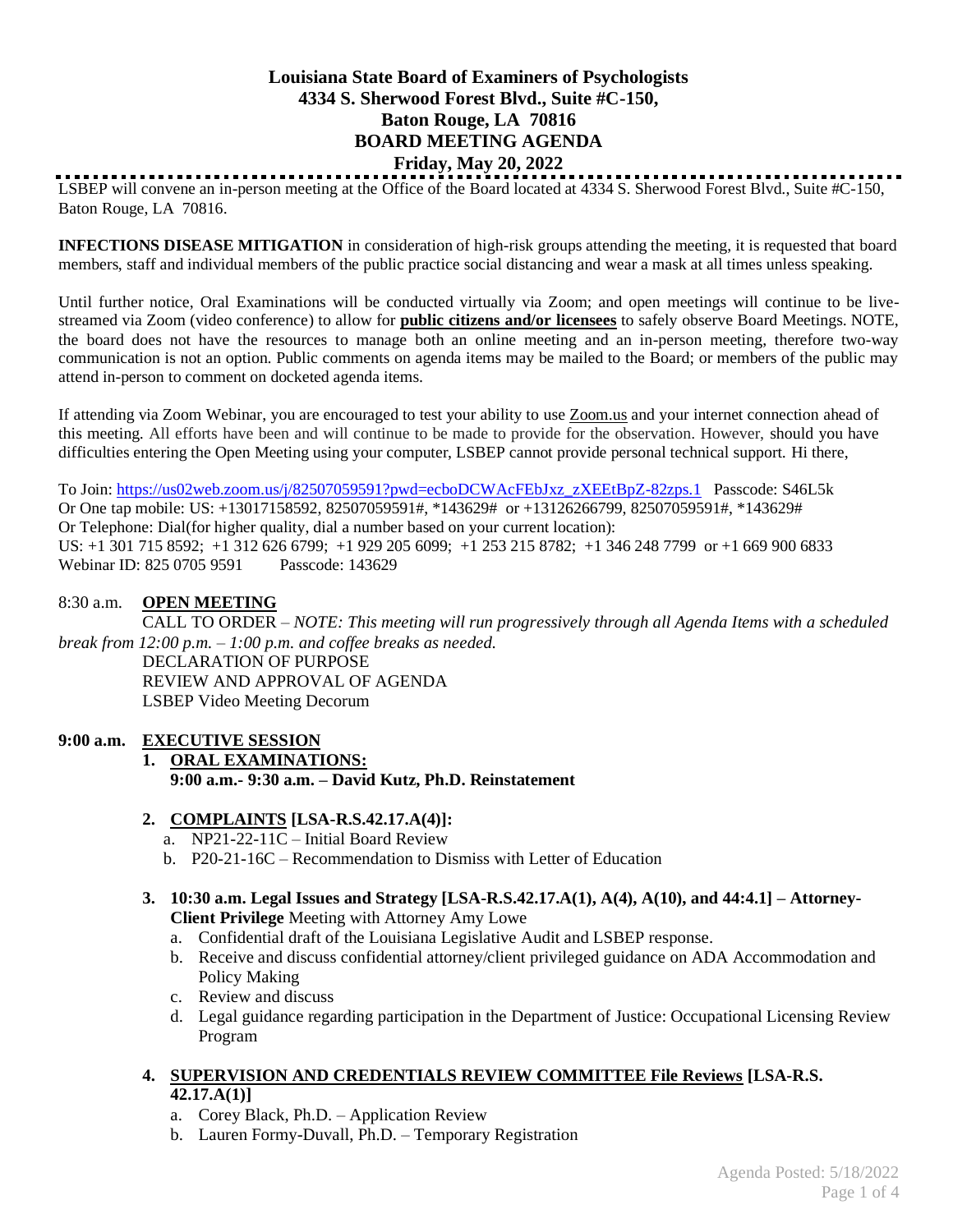- c. Elizabeth Allain, Ph.D. Respecialization in Clinical Psychology
- d. Jill A. Boutte, Psy.D. File Review
- e. Mark Cartwright, Ph.D. File Review
- f. JoAnn Radeke, Ph.D. License Reinstatement
- g. Lesajean Jennings, Psy.D. License Reinstatement

### 1:00 p.m. **OPEN MEETING:**

- 1. Executive Session Motions
- 2. Consent Agenda
	- a. Review and consideration of item removal.
	- b. Items of consideration for affirmation, ratification, adoption, approval and conferral:

## **CONSENT AGENDA**

**a. Minutes (Approval):**

Board Meeting Minutes February 18, 2022 and March 18, 2022

### **b. Financial Statements Received (Affirm and Ratify):**

February, March, April 2022 – General Ledger, Balance Sheet, Budget vs. Actual, Profit & Loss

### **c. Temporary Registrations approved (Affirm and Ratify):**

| <b>Name</b>        | <b>State of Residence</b>    | <b>Reviewer</b> | Date Approved |
|--------------------|------------------------------|-----------------|---------------|
| ZICK, Elizabeth A. | New York/ $3rd$ Registration | J.Monic         | 3/29/2022     |
| MERCADO, Janyna    | Texas/ $2nd$ Registration    | J.Monic         | 3/31/2022     |
| WARCHOCKI, Heather | New York                     | J. Monic        | 5/10/2022     |

### **d. Supervised Practice Plans approved (Affirm and Ratify):**

| <b>Applicant</b> | Supervisor | Reviewer | <b>Date Approved</b> |
|------------------|------------|----------|----------------------|
| None to report   |            |          |                      |

### **e. Applicants approved for Candidacy Status and issued Provisional Licensure (eligible for EPPP) (Affirm and Ratify):**

| <b>Candidate</b>            | <b>Supervisor</b>    | <b>Reviewer</b> | Date Approved |
|-----------------------------|----------------------|-----------------|---------------|
| FRANKLIN, Hezekiah          | <b>Andrew Magers</b> | Michelle Moore  | 5/11/2022     |
| <b>BATISTE, Chanelle B.</b> | Michelle Moore       | T. Shavaun Sam  | 5/12/2022     |

### **f. Applicants approved for Candidacy Status (eligible for EPPP) (Affirm and Ratify):**

| $\blacksquare$                                              | n.                | <b>Date</b> |
|-------------------------------------------------------------|-------------------|-------------|
| <b>Candidate</b>                                            | Reviewer          | Approved    |
| AND<br>RI(<br>HER A<br>$\blacksquare$ aura $\blacksquare$ . | Michelle<br>Moore | /2022<br>11 |

### **g. Candidates approved for Oral Examination or Face to Face (Affirm and Ratify):**

| <b>Candidate</b> | Reviewer | <b>Date Approved</b> |
|------------------|----------|----------------------|
| None to report   |          |                      |

### **h. Licensure recommendations of applicants and candidates who have completed all licensing requirements, including passing LSBEP's Jurisprudence and Oral Examinations (Board Conferral):**

| Name                    | Declared<br><b>Specialty</b> | Date of<br><b>Examination</b> | <b>Examining Members</b>      |
|-------------------------|------------------------------|-------------------------------|-------------------------------|
| <b>GRANDE</b> , Jessica | DV                           | 04/07/2022                    | Greg Gormanous/Michelle Moore |

### **i. Licensure recommendations of applicants and candidates who have completed all licensing requirements, including passing LSBEP's Jurisprudence and Face to Face Interview (Board Conferral):**

| <b>Name</b>    | <b>Declared</b><br><b>Specialty</b> | Date of<br><b>Examination</b> | <b>Examining Members</b> |
|----------------|-------------------------------------|-------------------------------|--------------------------|
| None to report |                                     |                               |                          |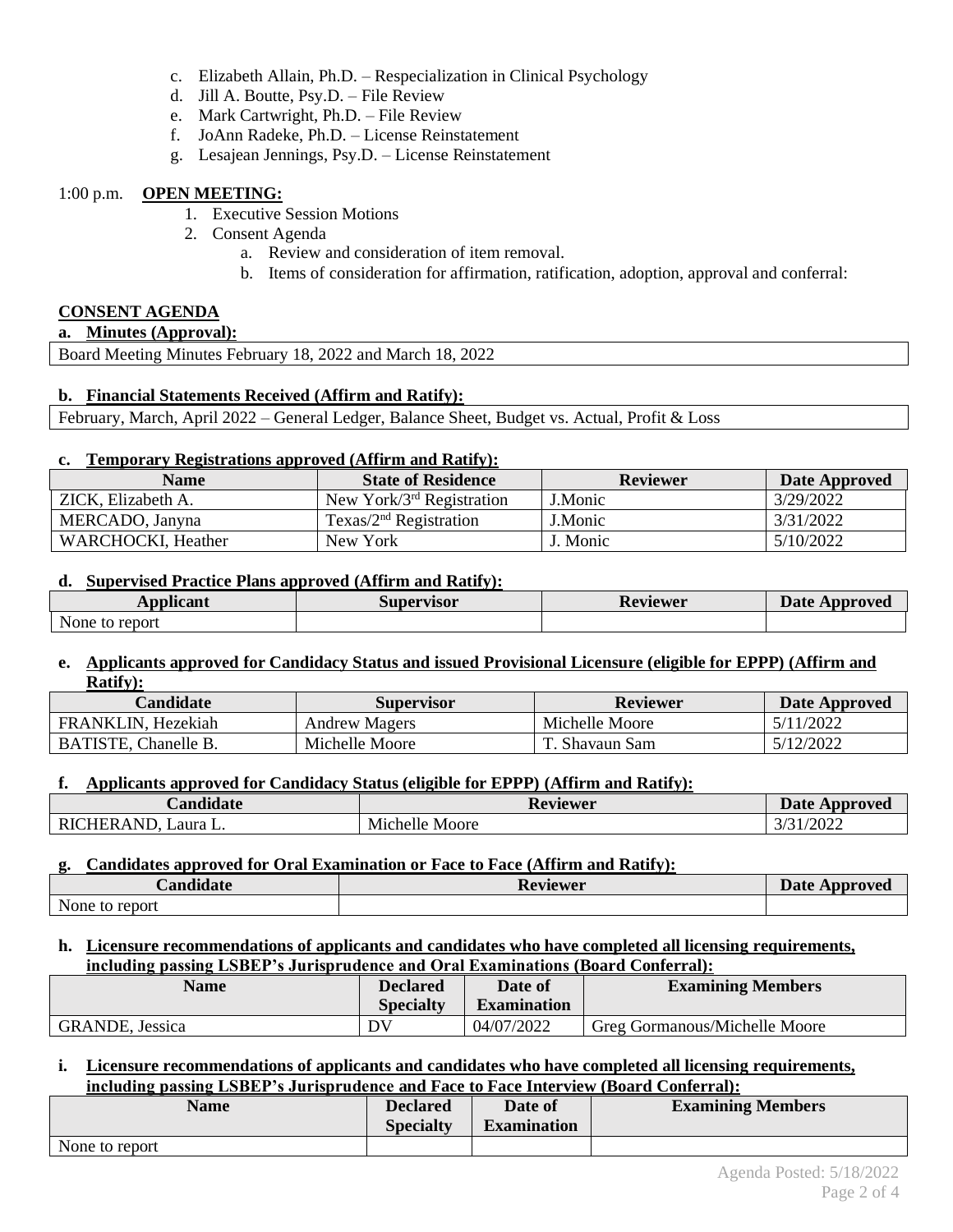### **j. License Reinstatements (Board Conferral):**

| $\blacksquare$<br>Name                 | teviewer<br>17 C | Date |
|----------------------------------------|------------------|------|
| $\sim$ $\sim$<br>None<br>report<br>LC. |                  |      |

### **k. Continuing Professional Development Reviews (Affirm and Ratify):**

| Name              | $\sim$<br><b>Review</b><br><b>vpe</b> | Reviewer | <b>Date</b><br>Approved |
|-------------------|---------------------------------------|----------|-------------------------|
| to report<br>None |                                       |          |                         |

### **l. Shared News releases/general information/previously approved business (Affirm):**

- 1) None to report
	- **2.** Call for objections/approval of Consent Agenda

### **COMMITTEE AND LIAISON REPORTS**

The Board will receive reports from the following:

- **1. Executive Committee Report (JM/GGi/GGo)**
	- a. Executive Director Report: Operations/Updates/Temporary Registrations
- **2. Finance Committee Report (GGi/GGo)**
- **3. Complaints Committee Report (GGi/GGo)**
	- a. Compliance Report: 2/18/22 3/17/2022
- **4. Oral Examination Committee Report (GGo/MM/SH)**
- **5. Supervision/Credentials Committee Report (MM/SS)**
- **6. Legislative Oversight Committee Report (GGi/GGo/CM)**
- **7. Jurisprudence Examination Committee (GGi, MM, SH)**
- **8. Public and Professional Outreach Committee (GGi/GGo/CM)**
- **9. Liaison to Professional Organizations (GGo/MM/SS)**
- **10. Continuing Professional Development Report (GGi, SH, SS)**
- **11. Long Range Planning Committee Report (GGi/GGo)**

### **DISCUSSION/ACTION ITEMS:**

- 1. Consideration of Optional Route toward rulemaking and review of Department of Justice: Occupational Licensing Review Program; Scheduled Presentation by Joe Donahue; Deadline to Join June 6, 2022.
- 2. POLICY:
	- a. Requesting for Accommodations under ADA
	- b. Meetings: live streaming meetings, in-person meeting requirements and mitigation measures.
	- c. Adopting the practice of recording open sessions LSBEP meetings.
	- d. Oral Examinations
	- e. Cybersecurity Management Financial Security Procedures
- 3. Notice of Hearing In the Matter Ernest Ellender, Ph.D. Complaint No. P20-21-20C; request for Conflict of Interest Statements from Board Members.
- 4. BUDGET: Louisiana Legislative Auditor La. R.S.24:517.3.A and new Acknowledgment for fee responsibility.
- 5. ASPPB Publications Review Committee request for feedback RE Resources for the Regulation of Practicum Experience for Licensure Requirements. Due Monday, July 11, 2022.
- 6. Draft Opinions:
	- a. Training requirements, routes toward licensure and limitations on practice;
	- b. University of New Orleans (UNO), Ph.D. Developmental Psychology Training Program